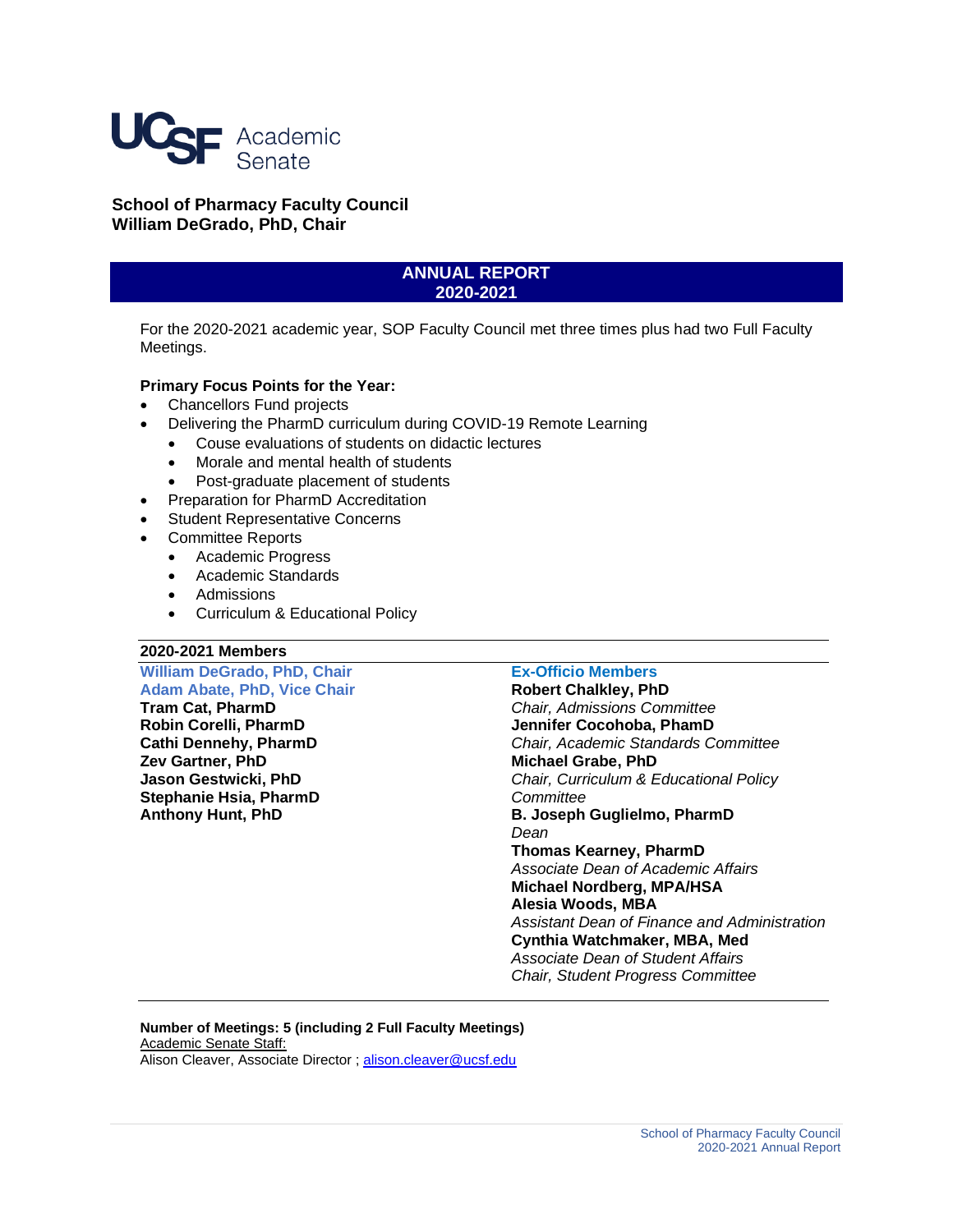# **Division Business**

This year, the School of Pharmacy (SOP) Faculty Council addressed the following issues related to the San Francisco Division:

#### **Chancellor's Fund**

The Academic Senate awarded the School of Pharmacy (SOP) \$25,000 in learning and development funds, supplemented by a \$25,000 match from Dean Guglielmo. Council members prioritized funded proposals that supported remote learning and developing facility in this new learning model. Three proposals were received and funded including support of the Master Preceptor program, and Remote Learning Workshops and Individual Faculty Counseling around Remote Teaching. A second call for applications will be released in Fall 2021.

#### **Academic Senate Leadership Retreat**

Divisional Senate Chair Majumdar advised that the Senate's focus for the year was on diversity, equity, and inclusion including URM recruiting, building a support structure for junior URM faculty to remain in academia, and a proposed revision by systemwide of the Faculty Code of Conduct. Members in attendance noted an alarmingly high dropout rate for URM academics as the career trajectory progresses. On recruiting URM faculty, UCSF appears to be successful among those how apply, however the proportion of URM applicants is relatively low. A broad overview discussion was held focusing on the system and exploring any built-in biases preventing such applicants from applying. Members also discussed racism in patient care and how often patients of color are treated differently especially around pain: URM patients are not believed or thought to have a higher pain threshold. Also raised was the issue of policing at UCSF. These topics will be explored throughout the year.

### **School Business**

### **Impact of COVID-19 on Students' Education**

Members reported that some aspects of the curriculum are better taught in person rather than online. An example provided was how to train patients to inject insulin (skills lab exercise and OSCE station).

A positive benefit is realizing that telemedicine is here and not going away, especially for pharmacists. Both the teaching and administering of exams can be handled via Zoom. Learning this skillset now will aid pharmacists in this modality over their careers.

Associate Dean Watchmaker advised that while most of the first year PharmD students are managing well, there is a group of students who are really struggling. The school is trying to determine why: if the struggles would've occurred under normal circumstances, or if they've been exacerbated by the pandemic. As of fall 2020, the School has already had two students take a leave of absence: one for personal reasons, and the other deciding if pharmacy is the career for them.

#### Changes to the Curriculum

Guests Associate Dean Clinard and Vice Dean Youmans provided a broad high-level overview of the pandemic-related changes instituted during 2020-2021 and results to date. Changes were made to:

- Didactic Curriculum
	- $\circ$  Basic curriculum stayed the same; some skills courses needed to be modified to accommodate Zoom delivery.
	- $\circ$  No large group instruction; small group instruction only if must be done in person (clinical skills, for example)
	- o Programs work together on scheduling
	- o Ongoing communication with students and faculty
- Bigger Partnership with OEIS Team (utilizing Zoom)
	- $\circ$  Development of training materials for students and faculty of using Zoom and other electronic platforms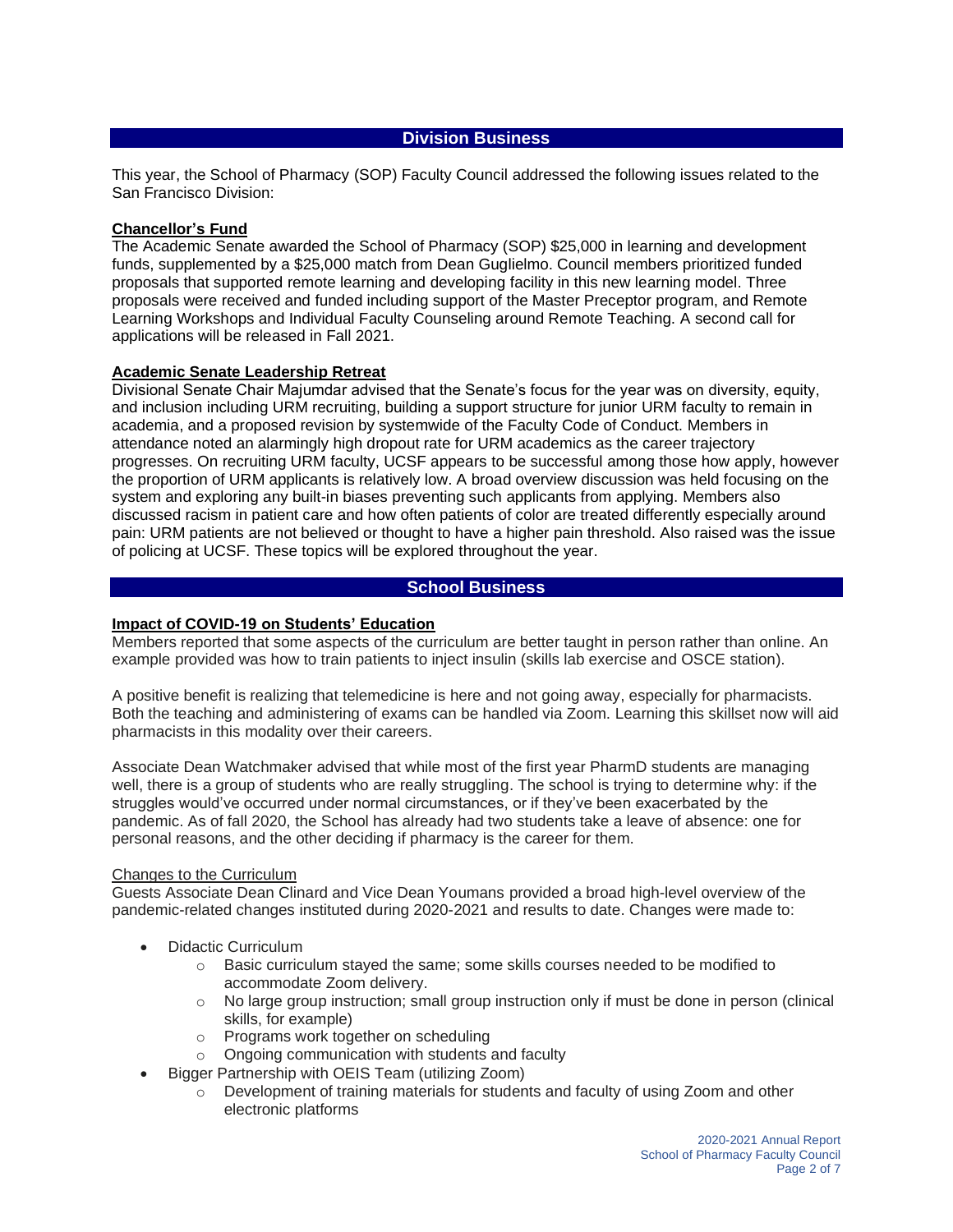- o Use of U-Proctor for electronic proctoring of exams
- Closer Partnership with OSACA Team
	- o There are now 3 PharmD Advisors
	- $\circ$  Efforts to create community have become more intentional; student organization activity has naturally decreased
	- o White coat ceremony and commencements were made virtual
- **Experiential Education** 
	- o This component is composed of introductory pharmacy practice experience (IPPEs) and advanced pharmacy practice experiences (APPEs) and comprises about thirty percent of the curriculum. More than fifty sites across all programs notified the SOP in March 2020 that they were unable to continue taking students. Both COVID testing and PPE requirements varied by site.
	- o IPPEs: P1 Community Pharmacy Experience was prematurely discontinued for Class of 2022. Those hours have been made up using an on line program, MyDispense, during the P2 year and prior to starting APPEs.
	- o APPEs: For Class of 2020 Met previous UCSF requirements (8 APPEs); For Classes of 2021P and 2021T: Met minimum ACPE requirements (6 APPEs). CORE rotations utilized the broad definitions. APPE policies were adjusted to accommodate site closures and the double graduating cohorts.
- Additional Considerations: EE
	- o Preceptor Development: Launch of Zoom CPE Events five events between May and November. Launch of Preceptor Portal. Presentations on Virtual Learning in the EE environment at State/National meetings.
	- o Virtual Site Visits: March/April 2021. Fall 2020 to launch the 2021-2022 cohort
	- $\circ$  Changes in Onboarding: COVID testing, PPE, and training around both areas

### **Discussion**

### Q: *Looking post-COVID-19, is there a use for virtual/online?*

A; Yes. It's a bit harder for IPPEs or early learners, but we've learned a lot. It's a huge "ask" for preceptors and sites, considering the complicated logistics. A hybrid approach will probably be best.

Dean Guglielmo commented that he's been interacting with other US SOP Deans. He said most Deans have struggled on how to deliver a PharmD curriculum during the pandemic. He acknowledged that because both Associate Dean Clinard and Vice Dean Youmans managed this issue for not one, but two separate classes of students, UCSF isn't struggling.

### Q: *How have students done learning in this environment?*

A: Examining the Foundations block, on average students did better this year at passing the assessment than last year. But the school also had a few students do much worse than they had seen previously. The courses were restructured, with therapeutic sciences moved to the beginning, so overall the class has done better.

Council members asked if it was too soon to re-examine their applications and their scores to see where they stood prior to coming in. Associate Dean Watchmaker said the situation is more complicated than that, with several students having mitigating circumstances in addition to the pandemic situation. But this is all part of the analysis during Student Progress Committee meetings.

### Graduate Education

This parallels nicely with the PharmD students. Overall, some of the results are the best ever seen, and others are the worst. So those who are doing well are continuing to do well, while others aren't. Identifying the latter and lending support in a manner that is beneficial is planned. They're trying to find ways which won't hold back those students who are doing well, while helping those students who need it.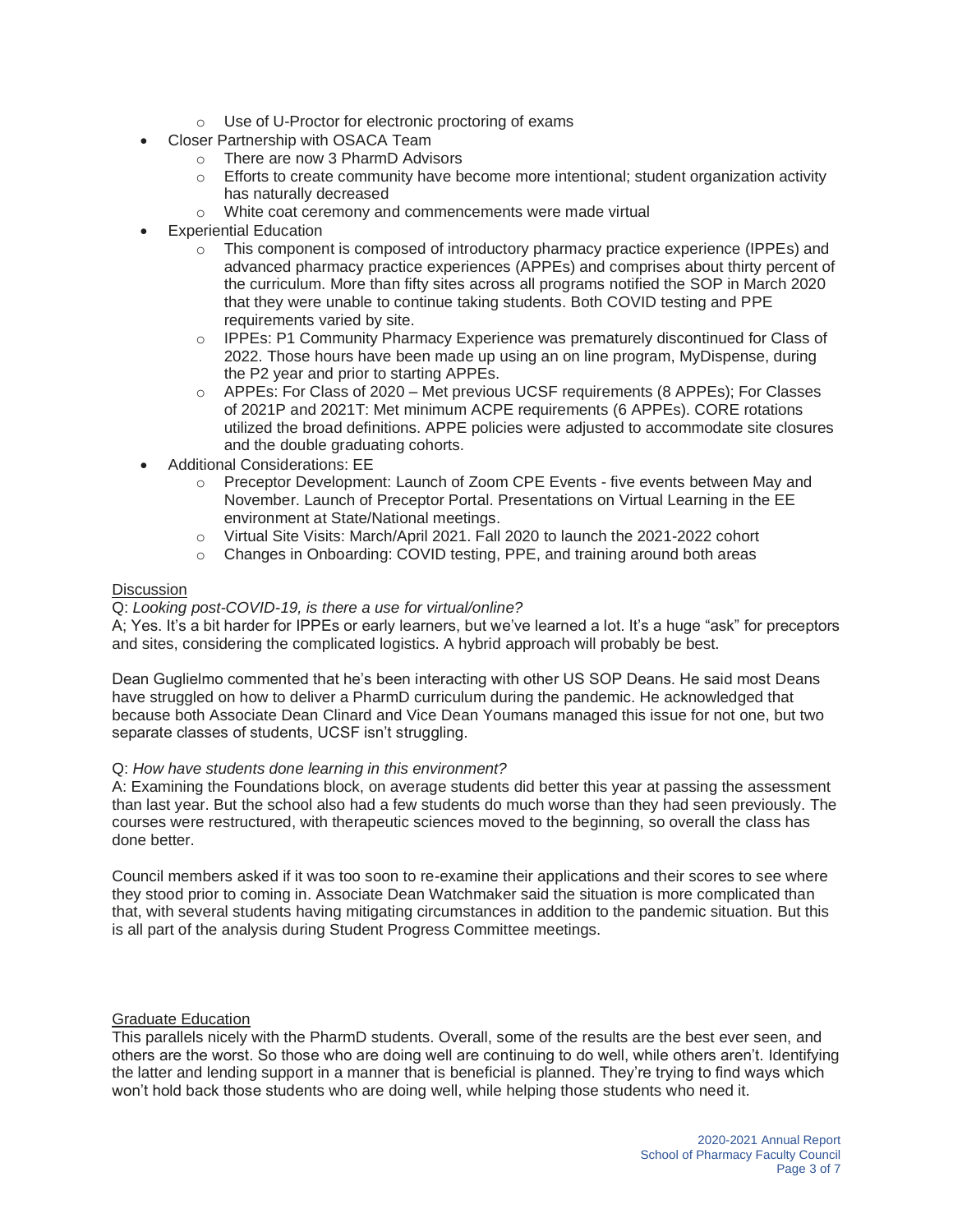### Student Experience

The School has to acknowledge that while the informal education is very strong, many students aren't getting that collegiate social experience — fraternity, study groups, role playing, plus getting feedback on speech delivery. So there's no additional study group, or learning from colleagues that students would obtain if they were attending in person curriculum.

### **PharmD Accreditation & Self-study Cycle 2021**

## Accreditation Update

Associate Dean Assemi introduced Cheryl Cain, Operations Coordinator, who is assisting on the accreditation report. The report's development and all the data uploads are ongoing. We have complete data sets on student matriculating as of spring 2021. A draft Final Report is available for review and to vote upon.

#### Results from 2020 AACP Program Surveys

Three programs were surveyed over summer 2020. For the PharmD curriculum, SOP is required to use four curriculum surveys (by the accrediting body) to all graduating students. Also required to survey preceptors, alumni, and faculty. In 2020, preceptors and alumni were also canvassed.

These surveys were developed by AACP along with the instrumentation. There is very little overlap in questions across all four instruments. Individual stakeholder survey results are available for descriptive comparison to other cohorts. Results were intended to be triangulated against other data sources and used to guide additional inquiry in areas of interest.

• *Preceptor Survey*

All IPPE and APPE preceptors who worked with or evaluated at least 1 student in the last cycle. Overall response rate: 49.5% (2018 response rate was 43.0%). Areas of improvement were around experiential education, including the school's messaging around experiential education. Also, areas of preceptor development were highlighted.

• *Alumni Survey*

Respondent rate was over 20%. Classes that graduated 2017-2019 were canvassed. Over 85% who responded advised that they practice in California, the rest are spread out nationally. Additionally, over 75% of respondents advised that they completed post-graduate training. Alumni agree they received a higher quality of education and would attend again the same program. Other notable results include being kept in the know of activities going on at the school.

• *Student Survey*

Response rate is always nearly a hundred percent (99.2%) of eligible graduating students. This is statistically higher than other schools/programs. These students emerged from the pathway program, so their responses are consistent with that program.

Some information that has been tracked since the last accreditation (and was negatively assessed at that time) has turned around. Students now feel that their IPPEs are preparing them for the APPEs that are forthcoming. These results need to be contextualized in this specific graduating class. Themes are consistent with past years: interprofessional education, program outcomes, curricular quality, and UCSF Student Experience. Most comments are relatively positive.

### **Full Faculty Meetings**

The School had two full faculty meetings in 2020-2021 academic year: January 21, 2021, and June 2, 2021. Topics from those meetings included:

### January 2021

- Anti-Racism Task Force Update
- ACPE School of Pharmacy Accreditation Update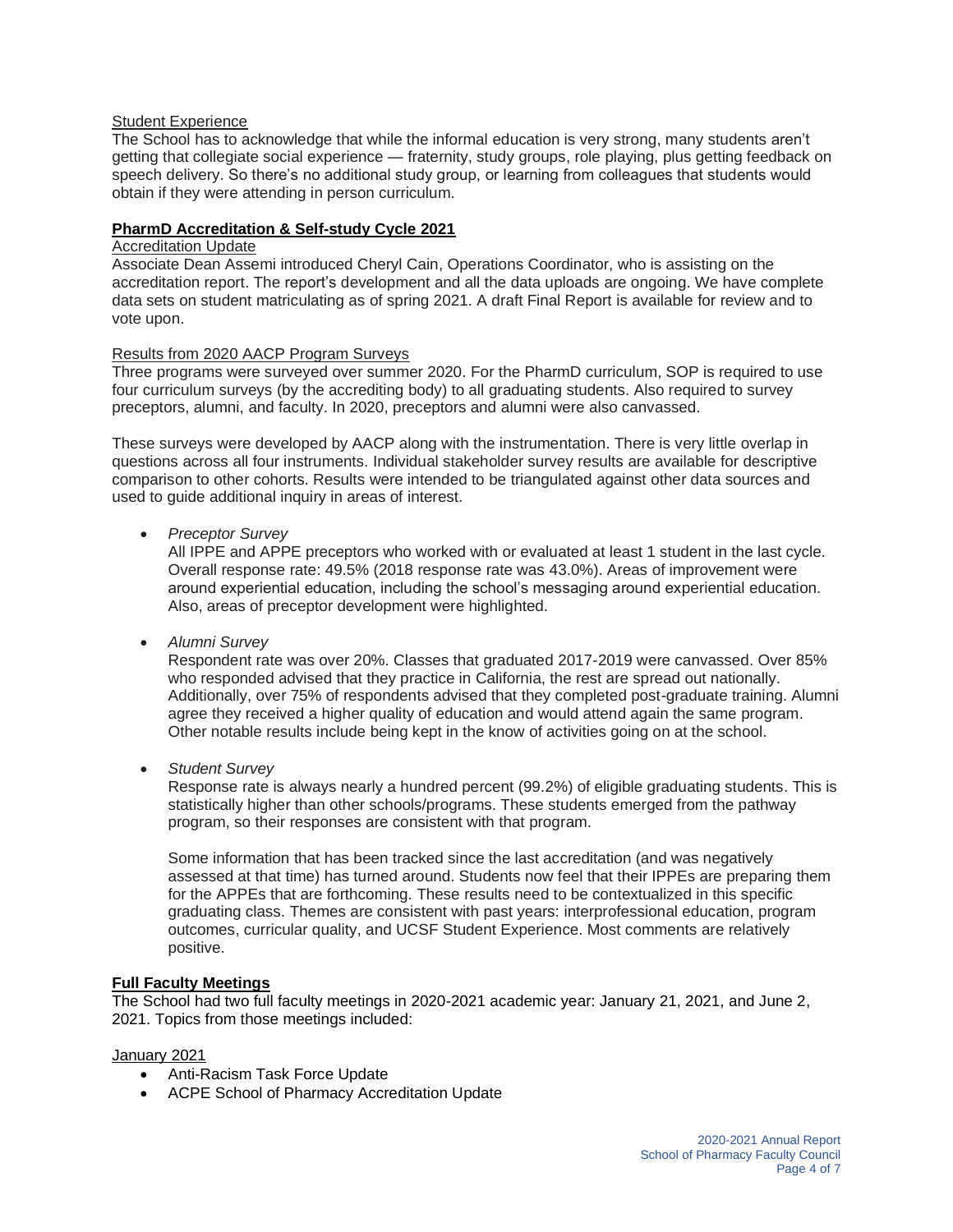• Changes to Education Curriculum during COVID Pandemic

### June 2021

- Principles of Telework
- ACPE School of Pharmacy Accreditation Update
- Overview on Plans for Return to In-Person Instruction and Update on Search for new Associate Dean of Students

### **Student Reports and Student Matters**

Student Representative Richard Ishimaru (2020-2021) and Cally Chung (2021-2022) provided updates throughout the year on the following topics:

- The RCOs continued to work on remote events and ASSP did their best to support the student body.
- Some students experienced more difficulty than others. However, even in the face of the chaos, the resiliencies of the classes can be seen. Students did their best to support and foster connections as much as possible.

#### **Standing Committee and Subcommittee Activities**

#### 1. Academic Standards

Throughout the academic year, Committee Chair Jennifer Cocohoba and Associate Dean Cynthia Watchmaker advised on the number of in-depth reviews conducted, and follow-up actions taken. As of fall 2020, only one student had been discussed, and the P2 students were about to be discussed before they moved into APPEs.

#### 2. Academic Progress

Met recently to review students in line to progress to the next year. There are seven students to date for whom there are some questions. There are also three students in the new cohort who needed to re-assess, all passed the re-assessment and are now in line for moving onto APPEs. They took capstone second year OSCE, to assess their clinical skills.

We're still examining to insure we've intervened early enough; although some students did take leaves of absence. The nature of this curriculum requires students to think differently and not just regurgitate information; the goal is for them to be successful. Learning resources, mental health services, and a tutoring service are all areas that will be offered next year. For some students, the new curriculum is very different: students aren't used to using learning objectives as a learning guide in coursework.

### Q: *For students who are struggling, are we examining where did students come from? Perhaps they came from a semester program?*

A: Ex Officio member Watchmaker advised that the UCSF quarter program can be so quick and can affect their learning. This year is very different with everything that's happening with COVID and their families, and learning remotely.

### 3. Admissions Committee

Committee Chair Robert Chalkley advised in fall 2020 that nationally, PharmCAS reports anticipating a decrease in applicants to pharmacy schools in comparison to last year.

The School received 350 applications. This is down seventeen percent from last year but consistent with two years ago. The School interviewed 280 applicants. Of those interviewed, the School extended 150 offers. Of those 122 accepted, and 5 students were drawn from the waitlist. This is about an 82% yield from offers made. The outreach and admissions team participated in twenty-five virtual events; the pandemic didn't limit outreach events.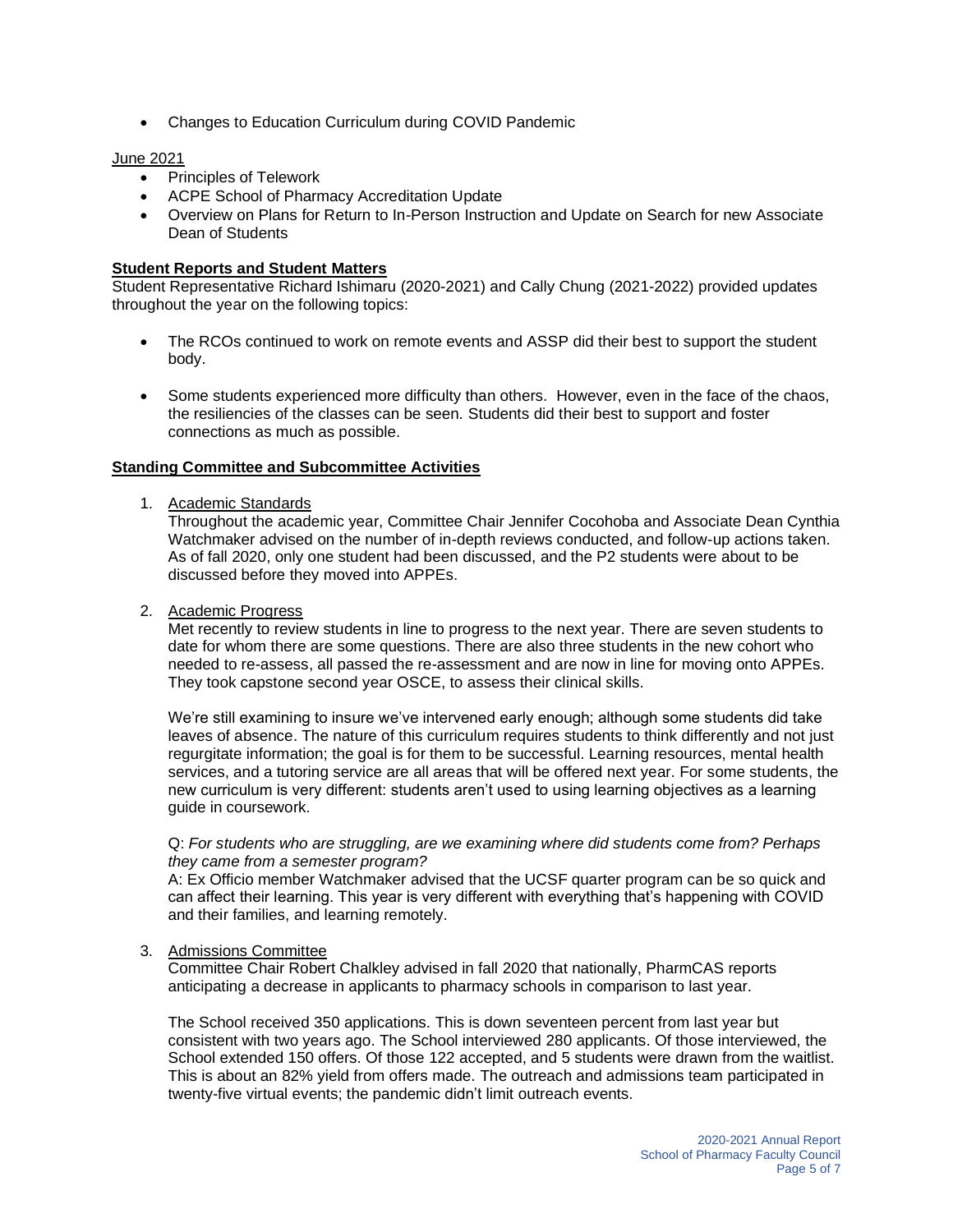## *Remodeled Fall 2020 Interview Structure*

It is not yet determined whether the 2021-2022 admissions will follow the Fall 2020 model or the more traditional. For academic year 2020-2021, the model was as follows:

- $\circ$  The interview days were doubled from five to ten days. Instead of multiple mini-interview (MMI) encounters (six 5-minute interviews—some with faculty, some with students, and standardized professional actors), the School replaced it with a single forty-minute Zoom interview with one faculty and one student. Similar to previous MMIs, the 2021 interview format incorporated hypothetical situations and standardized questions.
- $\circ$  The one interview was evaluated and independently scored by the two interviewers. It was not logistically feasible to record interviews.
- o Each candidate signed an Interview Agreement, modeled after UCSF SOM. This document was shared with both SOP and SOD and was vetted by UCSF Legal Counsel. It was provided electronically as part of the interviewee accepting the interview invitation.
- o The on-site essay model was online through Qualtrics. Candidates logged into Zoom at a specified time. Instructions and an overview were provided then. The Qualtrics link was provided through Zoom, and Qualtrics was subsequently closed at a specific time. The essay was downloaded, then uploaded to the candidate application.
- $\circ$  As it was online, SOP couldn't prevent candidates from using spelling and grammar checking software. Essay prompts were chosen to minimize potential of plagiarism via online searching. An example prompt included: "I'm a strong believer in listening and learning from others." – Ruth Bader Ginsburg, Former US Supreme Court Justice. Applicants were asked "How does this quote resonate with you personally? What are specific examples in your own life where this quote can be applied? What lesson or lessons have you drawn from these experiences?

#### 4. Curriculum and Educational Policy Chair Michael Grabe advised on academic year 2020-2021 priorities and accomplishments:

### *Curriculum Revisions*

- Changes to the boiler plate language on the syllabi: improve remote learning, assessment schedule, and consistently adding the JCPP Pharmacy Patient Care Process Wheel to course documents.
- Finalized changes to the syllabi and evaluations for the Discovery courses.
- An assessment review of Foundation I has been completed by faculty member Igor Mitrovic, Director of Integrated Core Curriculum.
- Extended the length of time for infectious disease block by one week, to decompress some of the content.
- PCOA Exam Administration did not occur for the 2020-2021 academic year students transitioning from didactic to experiential won't be taking exam this year.
- OSACA provided clarifying communication to students concerning course evaluations
- Additional surveys launched to examine professional readiness week and synthesis week.
- Created assessment and curricular maps for the new curriculum.
- Ongoing examination of the school effectiveness in delivering the curriculum in this new online environment.